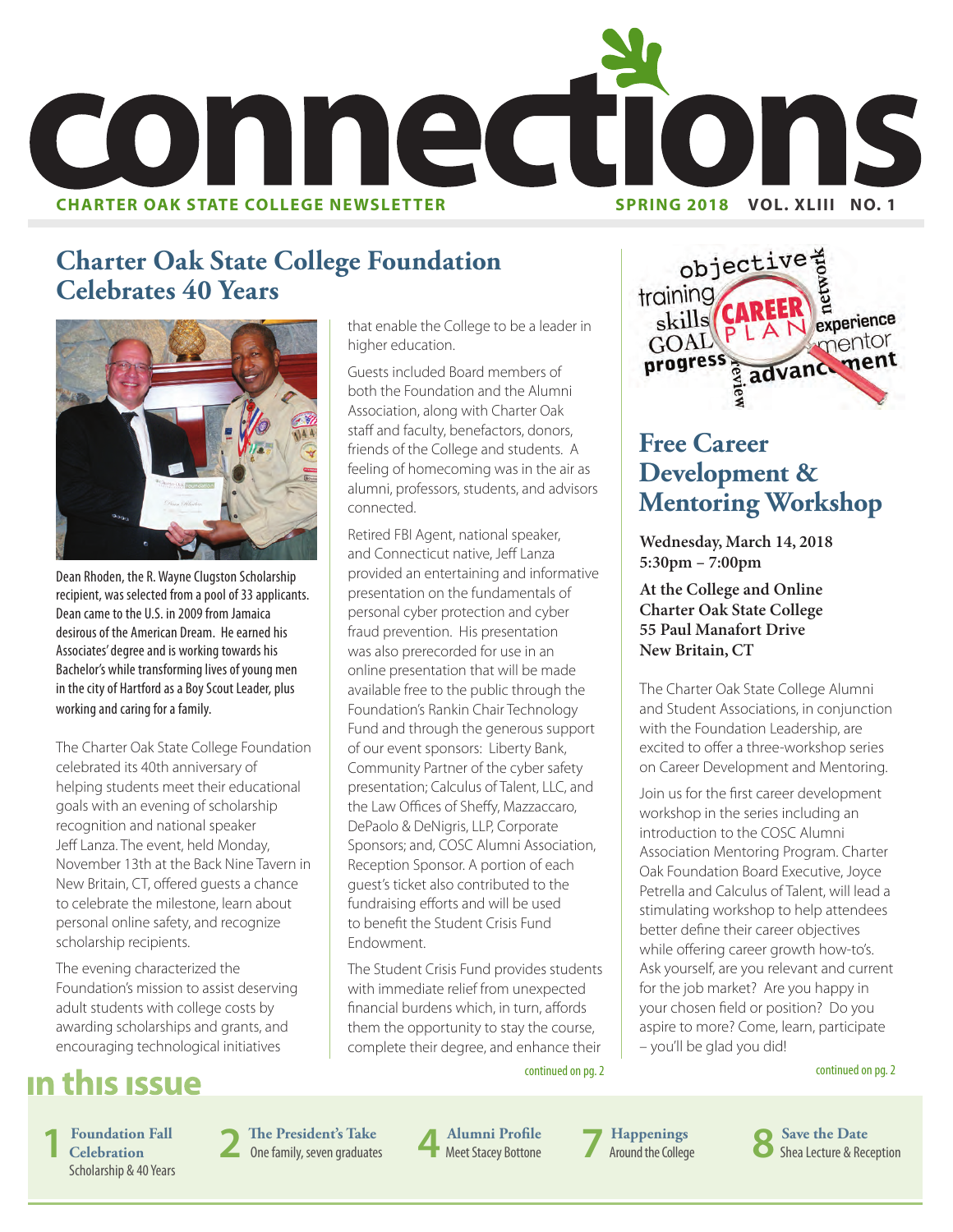#### **THE PRESIDENT'S TAKE**



I would like to use my column in Connections to share a unique story about some of my favorite Charter Oak alumni.

Charter Oak was created to offer adult students an efficient path to degree completion. Its early history consisted of creating processes that permitted adults to bring their learning, from whatever its source of origin, to a Charter Oak degree.

The tools of that learning transfer include credit transfer, testing for credit, and portfolios. Across its history, the College has had individuals who used these non-traditional options to complete a degree for a total cost of less than \$10,000. The York family has achieved an even more remarkable success than that. I will let Mrs. York explain their strategy in her own words:

#### *A Brief Summary of our Non-traditional Approach to Education*

*The beginning of our non-traditional approach to education began in 1979 when my husband, David, and I decided to teach our oldest child to read. She was only 4 years old, but we wanted her to read well by the time she entered school. Our reasoning was that this should help her to be more proficient in learning other subject matter. We had never heard of home education.*

*As she finished first grade, we were given a book entitled, "Teach Your Own" by the author and educator, John Holt. It profoundly affected our thinking. Some of his ideas were more radical than we could embrace, but the general idea was sown in our thinking. We eventually home educated all of our 8 children through high school. Our goal was for them to become confident, creative learners and problem solvers for the rest of their lives.* 

*We had always wanted our children to have an accredited college degree, but we couldn't figure out a solution to the enormous debt that they would incur. However, just as our oldest daughter was thinking of getting married, we heard of Charter Oak State College.* 

*We were thrilled! She was able to use testing, classes, and portfolios to earn her degree in 1 ½ years. Our next two daughters had much the same experience. Their advisors and other staff at COSC were amazingly helpful and supportive.*

*When our first son began his studies at COSC, he was able to take the required credits he needed to be accepted into a distance learning law school. Four years later, he passed the California bar exam and is now working again on his undergraduate degree at COSC. Three of our last four children have graduated from COSC using various methods including testing. All of them are using their undergraduate degrees as a springboard for their graduate degrees. One is working on a Speech Pathology degree, one on Counseling, and one on a Seminary degree. The last of our children is planning for a June 2019 graduation from COSC.*

*My own story is a more classic Charter Oak story. I left college after 4 years and 133 credit hours without having earned a degree, to marry and raise a family. Through COSC, I was able to obtain a waiver for the Oral Communications course, test out of 9 general education credits, and complete the Cornerstone and Capstone courses last year. I was able to use enough credits from my previous schooling to completely fulfill my concentration credits. We have been so grateful to have Charter Oak State College in helping our family achieve our educational goals!*

York Family Graduates: Charissa York Glazner – 2004 Erin York Burgoyne – 2005 Danielle York Miller – 2006

Alicia York – 2012 Joel York – 2012 Ethan York – 2016 Brenda York – 2017

This commitment to education is as outstanding as any we have ever encountered. And it demonstrates the mission Charter Oak was created to undertake.

*Ed Klonoski, President*

#### "Foundation Celebrates 40 Years" continued from pg. 1

economic state. Endowing the Student Crisis Fund allows the Foundation a means to permanently and sustainably fund Student Crisis Awards; keeping the mission of the Foundation alive.

As the Foundation celebrated 40 years of giving to the students of Charter Oak, they were able to recognize a few of the recent scholarship recipients.

Matthew Polesel, one of two recipients of the 2017 Mark Carr Scholarship, is shown here with Nicolin Carr, widow of Mark Carr a former New Britain Fire Chief with a passion for continuous learning. Matthew exemplified striving for a higher level of competence through training and continuous education in the public safety field.

#### "Free Career Development & Mentoring Workshop" continued from pg. 1

The complimentary workshop is open to all Students and Alumni and will include light food and beverages.  $\mathbf{\mathbf{\mathbf{\mathcal{Y}}}}$ 

#### **Please RSVP to:**

alumni@charteroak.edu or call Carol Hall at 860.515.3889 with your name, preferred email, graduation year, or enrollment status. **Registration closes Friday, March 9th.** 

Remote access will be available and the dial-in information will be distributed with confirmation emails.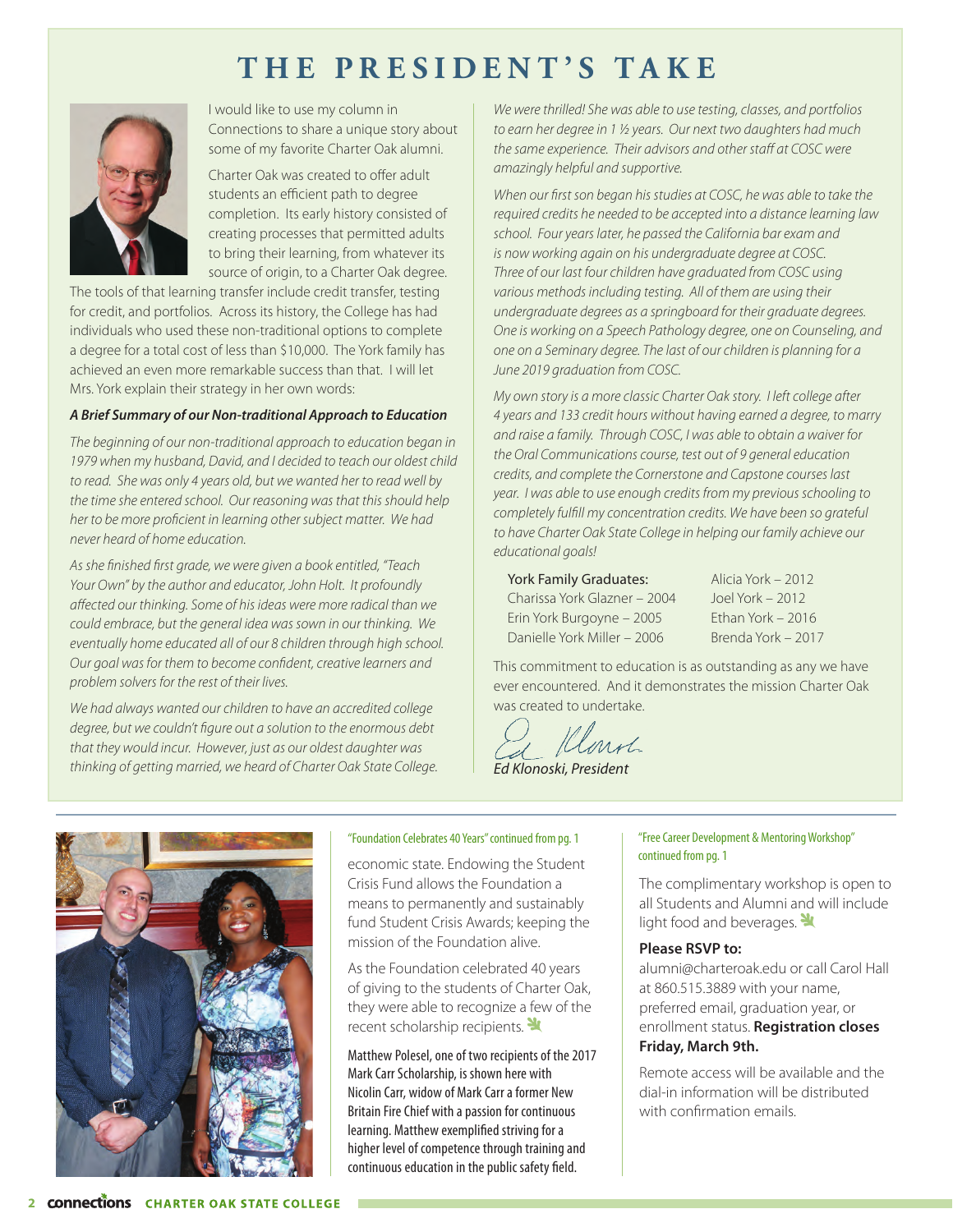#### **Hello Charter Oak Alumni**

#### John C. Thomas, *President, Alumni Association Board*

This issue of Connections contains the list of our current Board Members, highlights from 2017, and an opportunity (or two) for you, our Alum.

#### *Over the past few months collectively we have:*

- **X** held an election of Board Officers
- State served as ambassadors for our admissions department
- Lenjoyed a summer social hour and evening of baseball at the new Yard Goats Stadium in Hartford, CT
- **L** emphasized our commitment to degree completion with a new Graduate Degree Scholarship Program
- Supponsored the COSC Foundation Fall Celebration and Student Crisis Fund
- **X** provided a Holiday Happy Hour at the Thomas Hooker Brewery and,
- **X** formed new Committees to better serve you, our fellow Alumni

Not bad for an All-Volunteer Board!

The Alumni Association can accomplish nothing without the engagement of former Charter Oak State College students, and with this in mind, we ask each of YOU, our Alumni, to take a moment to respond to the survey posted on our website at www.charteroak.edu/alumni/. For me the appreciation of Charter Oak was enough for me to get involved ... What about you?

The Executive Board Members are looking forward to 2018 with great energy and excitement, and we hope you are too. We invite you to be active participants and join the alumni association for yearly dues of \$15, or a lifetime membership for \$150.

Also, we look forward to being in touch with a lot of you this year. So, please stay connected by updating your email address with the Alumni office. You can connect with me directly at john.c.thomas6@gmail.com or Carol Hall chall@charteroak.edu, or 860.515.3889.

I hope to see everyone at the upcoming activities, and look forward to your feedback from the survey.  $\mathbf{\mathbf{\mathbf{\mathbf{\mathbf{Y}}}}}$ 

#### **Alumni Association Board**

John Thomas, President S. Lamont McEvitt, Vice President Steve Foerster, Secretary Chris May, Treasurer Cecilia Kozlowski, Co-Treasurer

#### **Board of Directors**

Marcia Anderson-Esson Mary Jo Betzen Trinene Davis John DeCarlo Carlo Esidore Matt Geilser Michael Hassel Kim Hollfelder Tara Keating Kathleen Langan Tonya Mallard Ken Miller Jeff Mulholland Joan Palmer Cecilia Peppers-Johnson Edgar Rodriguez Jackie Sahadi Lisa Wildman Lisa Wilson

#### **Alumni Association Holiday Happy Hour!**

A Holiday Happy Hour was held on December 5, 2017 at the Thomas Hooker Brewery in Bloomfield, CT. Folks gathered to network, socialize, sample beer on tap, and most importantly, dig in and enjoy the BBQ provided by Bear's Smokehouse.

The Alumni Association Board was happy to host this event and helped to defer the cost, keeping registration fees low, and inviting Charter Oak Students, Staff, Faculty, and of course, our Alums.

The Board gathered prior to the social to finalize 2017 and begin planning the New Year. A great surprise to the evening was long-time Board Member and new Board Secretary, Steve Foerster attending in person, all the way from Virginia!

John Thomas, current Board President, was recognized as a life-time member and presented with a Thomas Hooker

Pint Glass as a thank you for his commitment to the Alumni Association. One other life-time member on hand also received the commemorative token of appreciation, Angela Klonoski, wife of President Ed Klonoski.

President Klonoski introduced the Alumni to a new Ambassador Program designed to make sharing the Charter Oak degree completion

opportunity with friends, colleagues, and others simple and rewarding to Alum. Also, the Board introduced a survey – outlining new opportunities for involvement and requesting feedback regarding social activities.



A good night was had by all - a happy Holiday gathering of Charter Oak Alumni, Students, Staff, and guests.

New friendships were forged that evening, which seemed to end too soon, as folks departed into the cold night wishing each other well and happy holidays, leaving behind fond memories and a desire to get together again soon.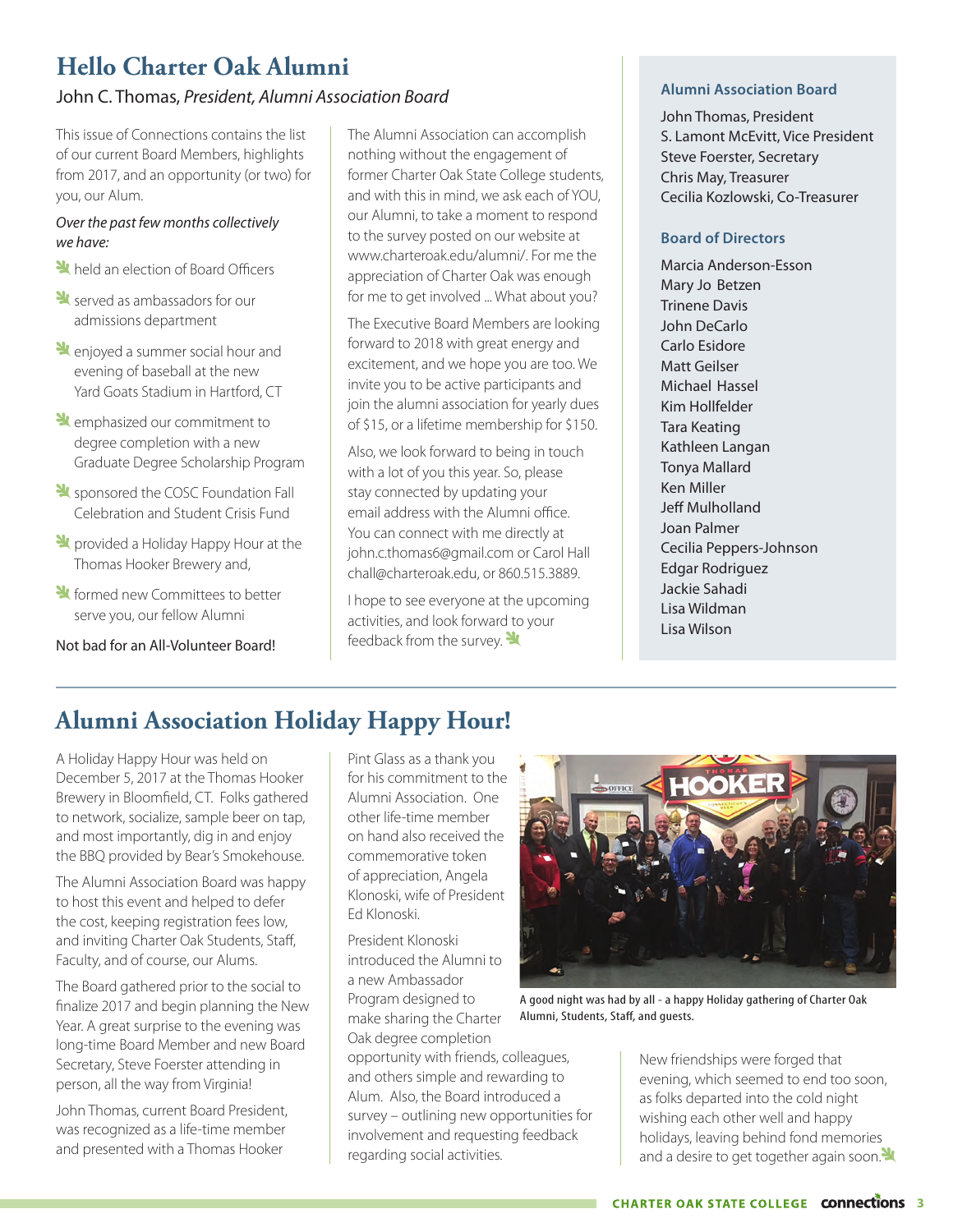# alumni profile **Meet**



*Connections* **recently caught up with Stacey Bottone, Class of '03**

#### **What led you to Charter Oak State**

**College?** As a non-traditional student caring for my young family and working full time, I wanted to continue my education but had tried going back to college on-ground in the evenings for a few semesters. It was extremely challenging to manage this and be out of the home for so many hours between work and school. I did some research and found out that Charter Oak offered online Associate and Bachelor degrees that would fit my work schedule and allow more time with my family. I enrolled in 2001, and graduated with my Bachelor of Science degree, majoring in Business Administration, in 2003. It was one of the best life decisions I ever made!

#### **What higher education experience did you have prior to enrolling at Charter**

**Oak?** Prior to enrolling at Charter Oak, I was working on my Associate degree at Quinebaug Valley Community College in Danielson, CT. Charter Oak accepted my credits from QVCC and I completed my Bachelor's degree two years later. After graduating from Charter Oak, I went on to earn my MBA from Salve Regina University in 2005, and then a Master of Science in Health Information Management from Kaplan University in 2016. Both of these programs were also 100% online. Charter Oak's program definitely prepared me for being successful in these graduate programs years later.

#### **Has your degree from Charter Oak helped with securing jobs and progression in those jobs?** My degree

from Charter Oak absolutely assisted with my career progression. I worked directly in healthcare at medical group practices and hospital settings from 1994-2010. After earning my Bachelor's degree in 2003, I was immediately promoted to Coordinator and Supervisory roles. After earning my MBA, I was then promoted to Practice Manager and Hospital Administrator positions.

In 2008, I had my first experience with teaching in higher education as an adjunct instructor and absolutely loved it. I realized this was my calling. In 2010, I made the career change of leaving the hospital setting and began teaching full time as a Lead Faculty member for a large for-profit university in their Online Division. Again, I was able to take my experiences learned through being a student and the excellent support received during my time at Charter Oak to apply to my new career and their students. In 2012, I had the wonderful opportunity of being hired as an online adjunct instructor here at Charter Oak in the Healthcare Administration and Management programs. I am thrilled to say I am still an active online adjunct faculty member in these programs. I have also had the privilege of being a full-time faculty member at Manchester Community College, Manchester, CT since 2014. I share my fond experiences with my students in our Business Office Technology Medical Associate degree program concerning all that Charter Oak has to offer if they wish to pursue their Bachelor's degree after completing their Associate degree or Medical Certificates from MCCI

#### **Do you feel your degree from Charter Oak truly affected your life and career?**

My experience with Charter Oak personally and professionally has been profound. I would never have had the opportunity to continue my education if I did not have the option to complete my degree online. The support that I received from both Academics and Student Services has been exemplary. I enjoyed

### **Stacey Bottone, '03**

my experience so much, I am back as a student finishing up my coursework for the Certificate in Health Information Management that is CAHIIM accredited. This will allow me to sit for the Registered Health Information Administrator (RHIA) exam this May offered through the American Health Information Management Association (AHIMA). Charter Oak is one of only a very small handful of online colleges and universities nationwide that is CAHIIM (Commission on Accreditation for Health Informatics and Information Management) accredited. This is a huge feather in Charter Oak's cap! I will be graduating this spring for a second time, which speaks volumes to what this institution stands for and the excellent education they provide.

#### **Personally, is there anything you'd like**

**to share?** I reside in Connecticut with my husband, our 21-year-old son, and three rescues – all Labs! I am very excited to share that our son is a recent graduate of Quinebaug Valley Community College and is now a current student at Charter Oak pursuing his Bachelor of Science degree in Cyber Security! He is really enjoying the program and is noting similar experiences with excellent support from the advising team and his instructors as well as the program in general. I cannot say enough wonderful things about Charter Oak. I will be forever indebted for the doors my education here has opened.  $\mathbf{\mathcal{H}}$ 



Issued semi-annually for alumni and friends of Charter Oak State College.

> $\triangleleft$ CharterOak<sup>®</sup> **STATE COLLEGE Degrees Without Boundaries**

*Charter Oak State College complies with all applicable federal and state laws regarding nondiscrimination and affirmative action.*

> *Helen Diecidue,* Editor State of Connecticut *Dannel P. Malloy*, Governor Board of Regents *Mark E. Ojakian,* President Charter Oak State College *Ed Klonoski*, President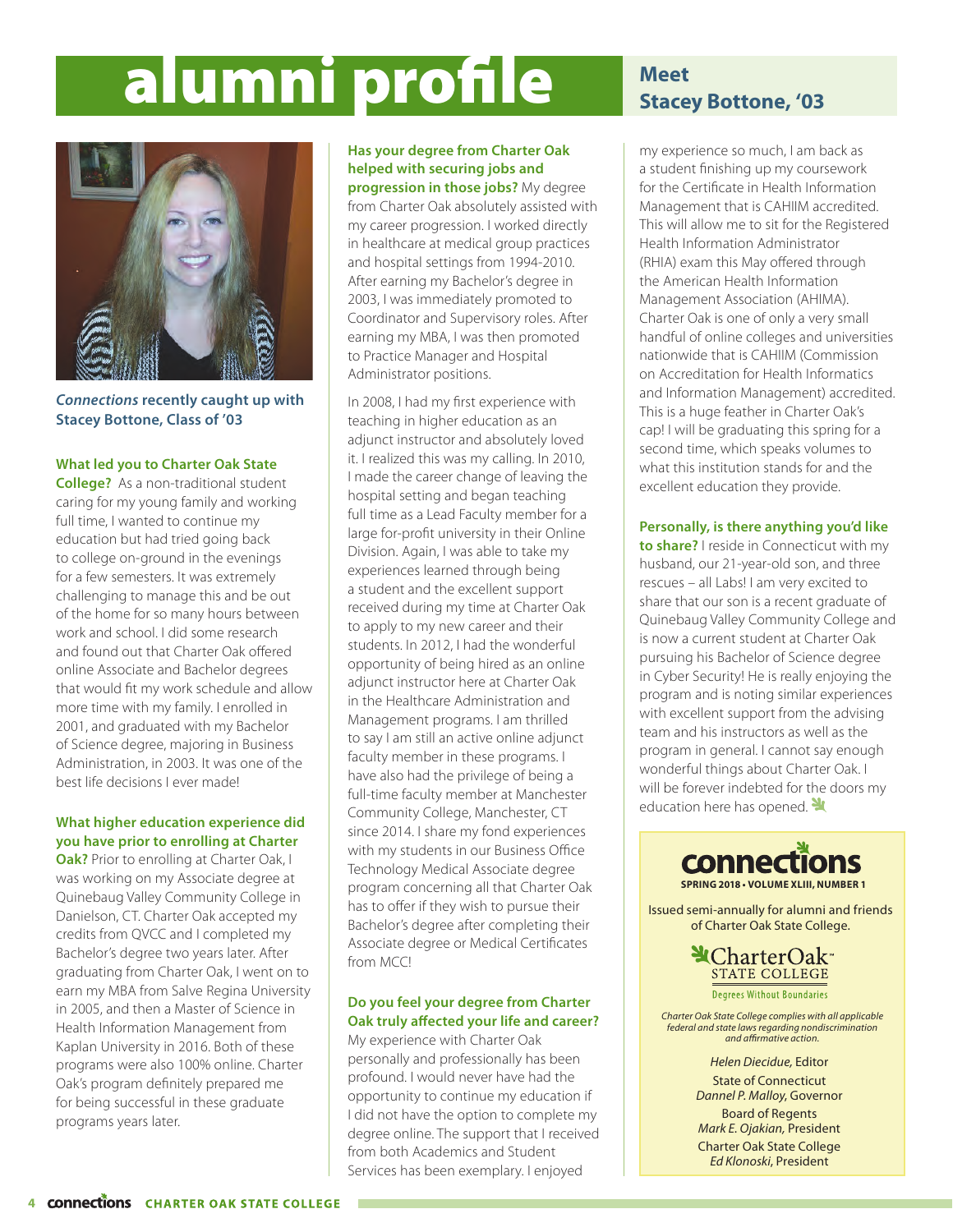# alumnu

**1989** *Rev. Dr. Stephen G. Ray* was appointed President of the Chicago Theological Seminary effective February 2018. Dr. Ray is the 13th president in the seminary's 164-year history.

**1996** *Nancy Martone* was promoted to Vice President and Chief Administrative Officer at Hospital for Special Care, New Britain, Connecticut. She was most recently Vice President of Human Resources at Hospital for Special Care.

**1997** *Michele White* has joined the board of Junior Achievement (JA) Southwest New England. Junior Achievement works to educate students about workforce readiness, entrepreneurship, and financial literacy through experiential, hands-on programs. She is a Senior Vice President at Voya Financial, Inc., a company with a long standing partnership with JA.

**1998** *Don Carlson* is currently the Executive Director of Family Promise in Central Connecticut in New Britain, Connecticut.

*Nancy R. Rossi* was elected Mayor of West Haven, Connecticut. A certified public accountant, she focused her campaign on financial stability. She is West Haven's 12th mayor and first female mayor.

**2000** *Josh F.W. Cook* has been appointed an Associate Professor at the University of Southern California Sol Price School of Public Policy and serves

as a Chief of Staff in the California State Legislature.

*Dr. Jimmie Johnson* is currently the Assistant City Manager in Port Arthur, Texas. As an advocate for life-long learning Dr. Johnson believes that his education and career would not be possible without his degree from Charter Oak State College.

**2002** *Kelly Thomas Bee* is now the Program and Event Manager at St. Thomas More, the Catholic Chapel & Center at Yale University.

2010 *Deb DeBisschop* is currently a doctoral student in the School of Education at Johns Hopkins University.

*Linda Pikul*, earned her Master of Science in Nursing through Sacred Heart University, Fairfield, CT after earning her Bachelor's degree at Charter Oak. She works in the behavioral health field and was recently accepted into a DNP program in Connecticut.

*Laura Sherman* earned a Master's degree in December 2016 at the University of Hartford in Communications. She resides in Florida and is currently building her own business.

#### **2011** *Gilbert Darrell Hitchens* is

currently a graduate student at Amberton University pursuing a Master of Science degree in Human Relations and Business. He is a Locomotive Engineer with Union Pacific Railroad and recently obtained a real estate license in California. He and his wife work together at Keller Williams

L.A. Harbor in Rancho Palos Verdes, CA. His future plans include completing his Master's and pursuing real estate full-time upon retirement. Gilbert is a member of the Charter Oak Alumni Association.

**2012** *Medora Dally* earned a MA in Organizational Leadership at Lincoln Christian University in Illinois. Upon completion of her Master's she left a corporate position of 18 years to start a consulting businesses called Second Wind Leadership, helping breathe new life into leadership for clients.

**2013** *Ken Miller* is the new Chief of Police for Thornton, New Hampshire.

*Susan Balla* works as a Home Health Aide/Certified Nurse. She serves as a Commissioner for the Commission on Aging in Brookfield, Connecticut and as a lay Minister for the Ministry on Aging Episcopal Church also in Connecticut. Susan earned her Bachelor's degree from Charter Oak State College at the age of 60. She has also earned a diploma in Paralegal, Notary Public, Certificate in Pharmacy Tech, and an Associate's degree in Business Management with Finance in addition to a certificate in Biblical studies.

**2016** *Dean Ebdon* and his wife Melissa welcomed a daughter, their first child on Good Friday, April 14, 2017.

*Mark Konoske* was selected by the City of Burien Police Department, King County, Washington as Interim Chief of Police. Chief Konoske previously served in law enforcement for 27 years in various roles including captain in the City of Shoreline and Metro Transit, commander with the King County Sheriff Office's Internal Investigations Unit, and Patrol Sergeant. Aside from a Bachelor's degree from Charter Oak, he is a graduate of the FBI National Academy and served three years in the US Army.  $\mathbf{H}$ 

**STAY** CONNECTED! We always like to hear from our alumni about promotions, graduate degrees, awards, marriages, births, and other significant successes in your life. **ELIEU:** Email updates to share to **chall@charteroak.edu.**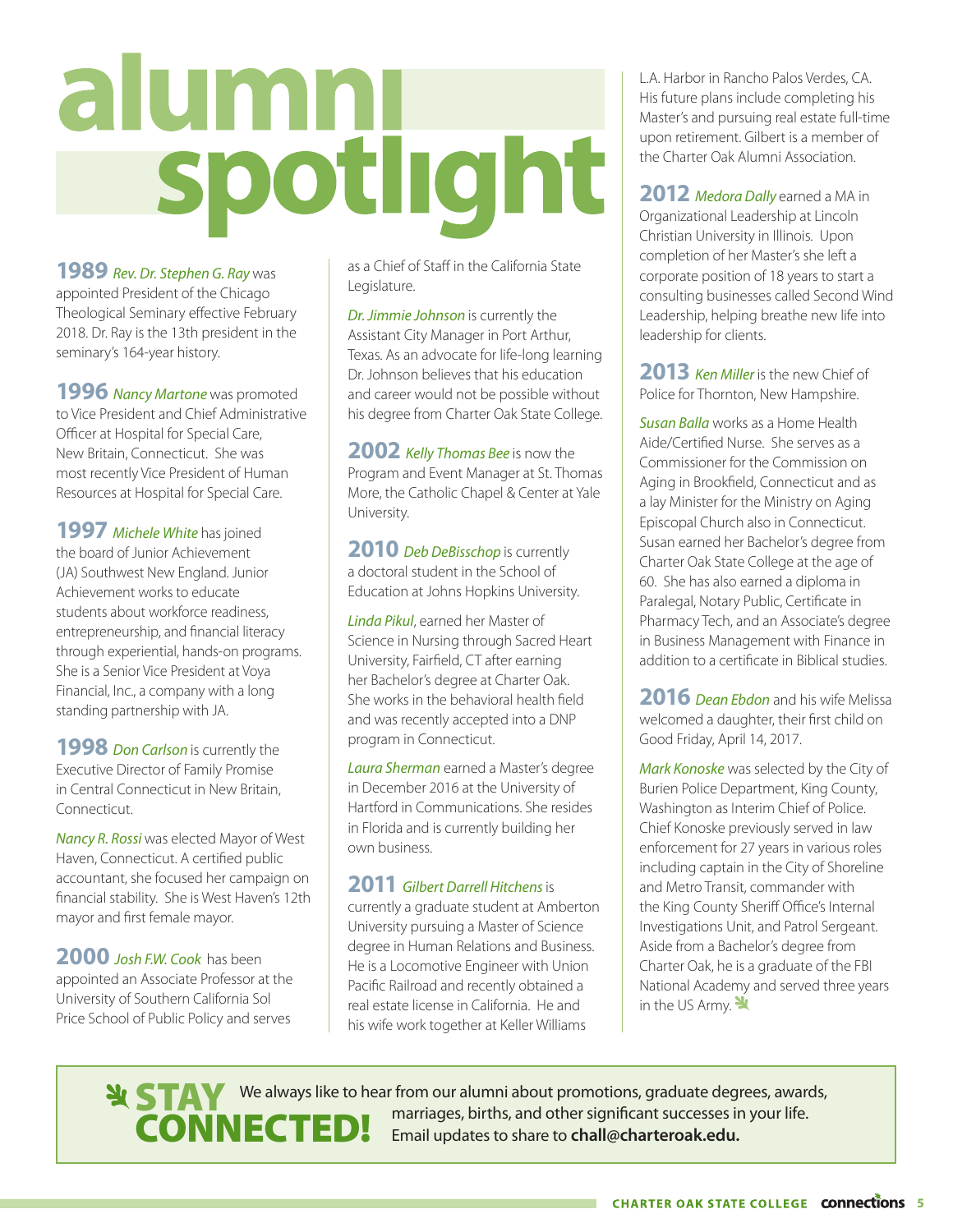# & CharterOak<br>STATE COLLEGE FOUNDATION

#### What's Your Charter Oak Story?

For forty years, the Charter Oak State College Foundation has been committed to improving lives by providing financial resources to adult students striving to complete their college degrees. Share your story, email it to foundation@charteroak.edu.

#### Annual Appeal

As an alumni or friend of Charter Oak State College, you know best the determination and grit needed to maintain a job, home life, and college course work. Like yours, every student's unique life experience creates a very personal story of success – that  **"I did it"** moment!

As you consider *your* Charter Oak success story, will you also consider giving to help another working towards their degree completion?

#### 40 from 400



As the foundation celebrates 40-Years of Giving with over 14,000 Charter Oak graduates, this year's Annual Appeal is asking 400 to give \$40 to the unrestricted fund. Will *you* be one?

#### A Gift of Education Lasts a Lifetime

Your gift will be used to help the next student achieve their dream of earning a college degree, improving their career options, and changing the financial outlook for the lives of themselves, their families, and even generations to come.

Last year, the Foundation gave over \$90,000 to over 100 college students in the form of scholarships, grants, and Prior Learning Assessment credits. Please consider your part in keeping this momentum alive.

#### Join a Donor Circle

To receive special recognition in our Summer/Fall newsletter, *Connections,* based on your total donations form July 1, 2017 to June 30, 2018

- President's Circle \$750 and above
- Sustainer Circle \$100-\$249
- Supporter Circle \$500-749
- Acorn Circle \$99 and under
- Charter Circle \$250-\$499

*Contributions to the Charter Oak State College Annual Appeal are applied to the unrestricted fund and are tax deductible.*

#### **Charter Oak State College Foundation | Annual Appeal**

| Amount Enclosed: $\Box$ \$40 $\Box$ \$100 $\Box$ \$400 Other \$_______________(please make checks payable to: COSC Foundation) |  |
|--------------------------------------------------------------------------------------------------------------------------------|--|
|                                                                                                                                |  |
| My gift is: $\Box$ In Honor of $\Box$ In Memory of $\Box$ is the set of $\Box$ in Memory of $\Box$ is:                         |  |
|                                                                                                                                |  |
|                                                                                                                                |  |

**Charter Oak State College Foundation**, a 501(c)(3) | 55 Paul J. Manafort Drive, New Britain, CT 06053 p: (860) 515-3889



Share Your Story **#myCharterOakStory**



Donate Online **https://goo.gl/amLKEE**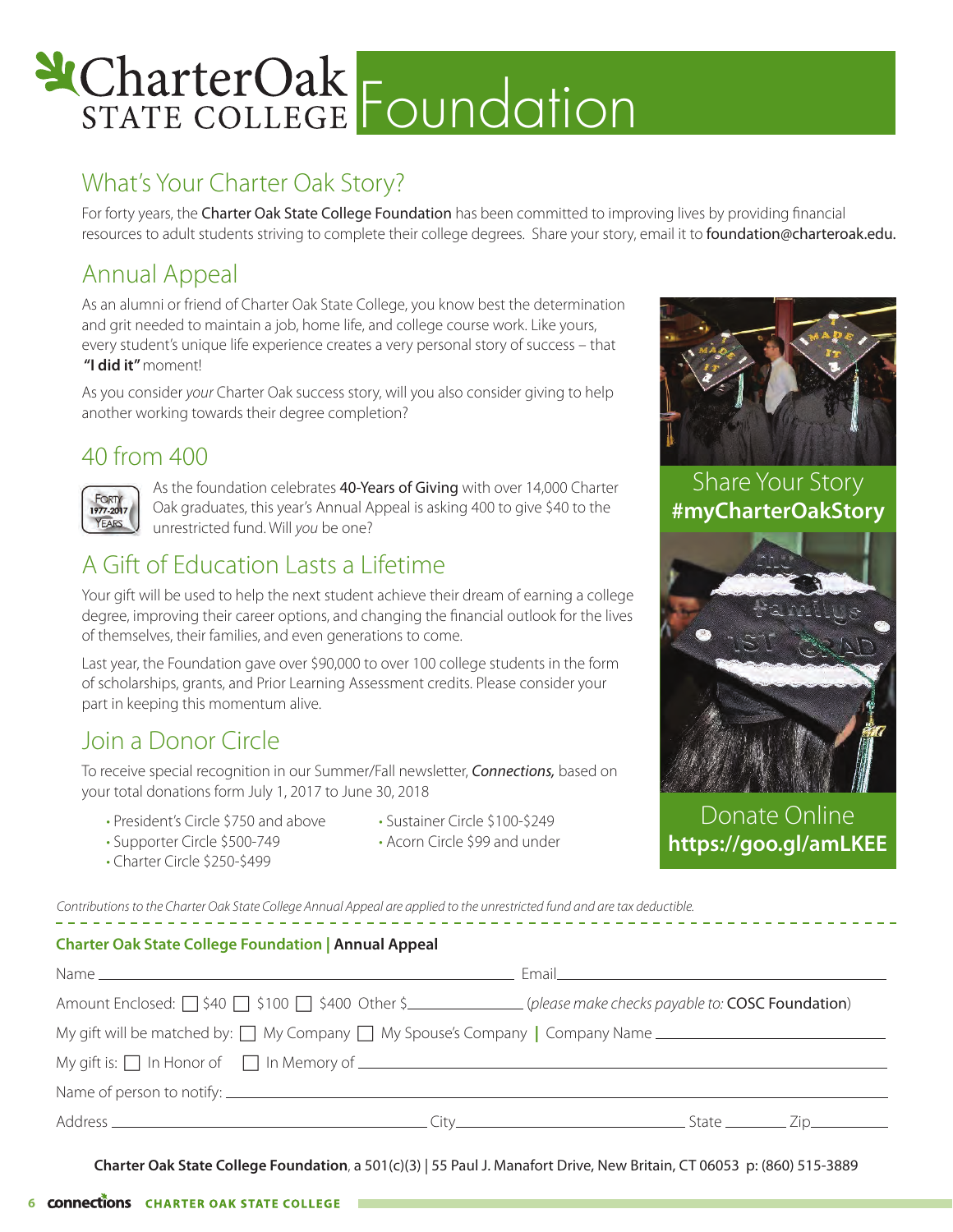#### **2018 Foundation Board of Directors Slate**

The Charter Oak State College Foundation, comprised of volunteer leadership committed to higher education, worked tirelessly through the year to secure donations and distribute scholarships, technology grants, and other financial support. The generous giving of Charter Oak State College Alumni, family, and friends coupled with corporate and organizational grants, contributed to the overall ability to distribute needed funds.

The Charter Oak State College Foundation, founded on September 15, 1977, reached the milestone mark of \$2 million this year under the fiscal direction of the Foundation Board of Directors. The Foundation has also helped many students become the "first-in-their-family" to graduate, another significant milestone.

The Charter Oak State College Foundation held elections in August of 2017 and are proud to announce the **2018 Board of Directors**:

#### **Officers**

*President,* Rebeka A. Scalia TriStar Consulting Services *Vice President,* Neal Cunningham BES-CUT, Inc. *Secretary,* Joyce Petrella Calculus of Talent *Treasurer,* Glenn Davis Liberty Bank

#### **Directors**

Marcia Anderson-Esson, The Hartford Dave Calibey, Big Thunk Julio Casiano, SBA Anne Elwell, Qualidigm Carlos Figueroa, Travelers Foundation Martin Geitz, The Simsbury Bank Jason Jakubowski, Foodshare Cecilia Kozlowski, American Red Cross Daniel Purushotham, Central Connecticut State University Tony Sheffy, Sheffy, Mazzaccaro, DePaolo & DeNigris Gregory Sneed, Central Connecticut State University Police Betsy Udal, Udal & Associates Joe Waxman, Guru Enterprises Group LLC

#### **Non-Voting Ex Officio**

Lamont McEvitt, Alumni Association Representative Alfred Brissette, Student Association Representative Randall Orner, Faculty Representative Honorary Member, Thomas Desmond, Chartered Financial Analyst Executive Director, Ed Klonoski, Charter Oak State College

# happenings

**Dr. Maureen Hogan joined the College** as our new Early Childhood Education Coordinator. She holds a Ph.D. from Capella University, a Master's in Education from the University of Virginia, a B.A. in Psychology, and an A.A. in Early Childhood Education. She also holds a Connecticut Director credential at the Master level and has over 30 years of experience in the early childhood field. She has taught at Charter Oak since 2011. She is very familiar with accreditation and assessment portfolios and is a welcome addition to our staff. She takes over for Carole Weisberg who retired in 2017.

#### 业

**Our Health Information Management Program Director, Cindy Edgerton**, has been selected to serve a two-year volunteer term on the AHIMA Counsel for Excellence in Education's Curricula Workgroup. She will have the opportunity to receive first-hand information from AHIMA and give input on curriculum requirements. AHIMA is the national accreditation body for the Health Information Management degree.

ملح

#### **The Alumni Association has created a** *new* **\$1,000 Graduate Degree Scholarship.**

Applicants must be a graduate of Charter Oak State College pursuing a graduate degree at the College (Master of Science in Organizational Effectiveness and Leadership). The first scholarship recipient will be selected for Fall 2018. Contact chall@charteroak.edu to apply. ايلا<br>ا

**Assistant Registrar Adeline Yllanes published** her first book in October. Titled, *"Who Are You? I am ~Soy",* it details her personal journey from Connecticut to Peru for one year as a teenager. Raised in Connecticut, Yllanes travelled back to Lima, Peru where her parents had moved the family from to learn more about her ancestry and gain a deeper appreciation for her life in America.

<u>الا</u>

**Dr. Patrice Farquharson, Charter Oak Dean of Faculty**, took a reunion trip to Gillette Stadium in Foxborough, Massachusetts in August to join current and past members of the New England Patriots Cheerleading team of which she was a member for a year in 1980. She and 220 other former Patriots cheerleaders from the 1960's, 70's, 80's, 90's, and 2000's were honored at a pre-game program prior to an exhibition game against the New York Giants.  $\mathbf{v}$ 

**Dr. Kristine Larsen, faculty member and Charter Oak instructor** in both Earth Science and Astronomy traveled to Columbia, Missouri on August 21st to be in the viewing path of the total solar eclipse. This was her most recent of many eclipse trips that have included Egypt, China, Australia, and the Faroe Islands in the North Atlantic Ocean.